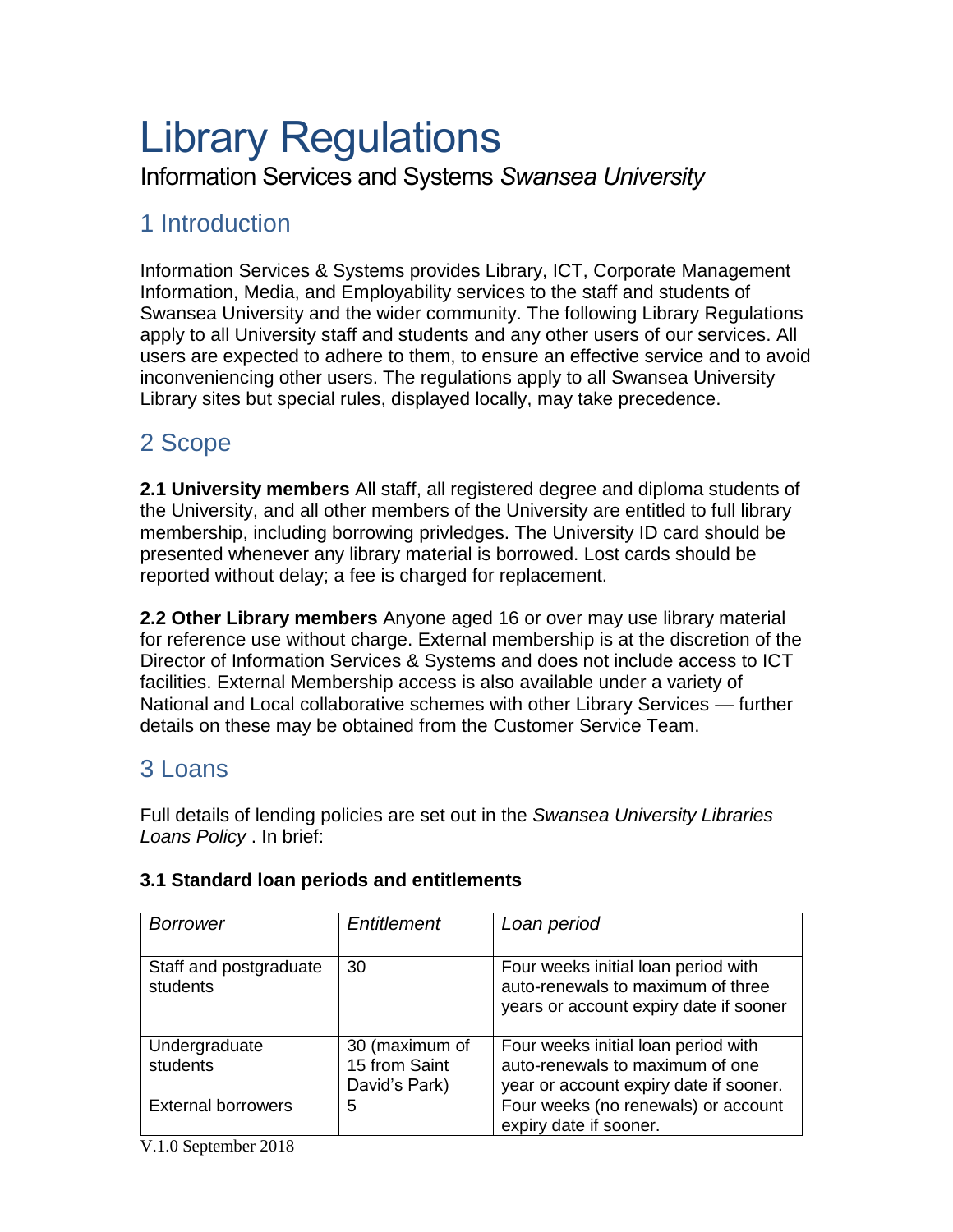*External borrowers may not borrow Short Loan Collection or audio-visual items. These items are exempt from the standard loan regulations. Please refer to the Swansea University Libraries Loans Policy for full details.*

**3.2 Recall** Any item out on loan may be requested by another user before the due date. The current borrower will be notified that the item has been recalled and they will have seven days to return it before fines accrue.

**3.3 Reference only items** Some types of library material, including current issues of periodicals, theses and reference works, are designated as not for loan and cannot be taken out of the building.

### 4 Code of Conduct

**4.1 Considerate behaviour** is expected from all users of our services in all branches, so that every user may work in an atmosphere conducive to study. Library users must behave in a manner which does not adversely affect, or unduly impact on other users and which is respectful of the fabric and furnishings of library buildings:

4.1.1 Users must respect signed areas of the libraries and behave accordingly: **Silent Study Areas**: No conversation, no food, no mobile phones. **Quiet and Group Study Areas**: Quiet conversation, mobile phones on silent, cold snack foods permitted.

4.1.2 Personal music and videos may be played in all areas providing headphones are worn and volume is set to low so that other users are not disturbed.

4.1.3 Smoking and consumption of alcohol are not permitted.

4.1.4 Library users are required to clear any waste by using the recycling and other bins provided. Spills or other damage should be reported to Library staff immediately.

4.1.5 ISS cannot be held responsible for the loss of any user's personal possessions within any ISS buildings. Personal possessions must not be left unattended or cause obstruction to other users. Vacated seats may not be reserved for more than 15 minutes. If belongings are left for longer than 15 minutes, staff will leave a notice for the user and remove them to the Information Desk.

4.1.6 Sleeping and washing are not permitted in SU Libraries. Spending long periods studying without breaks is unhealthy. Library users are encouraged to take breaks and return home to sleep and wash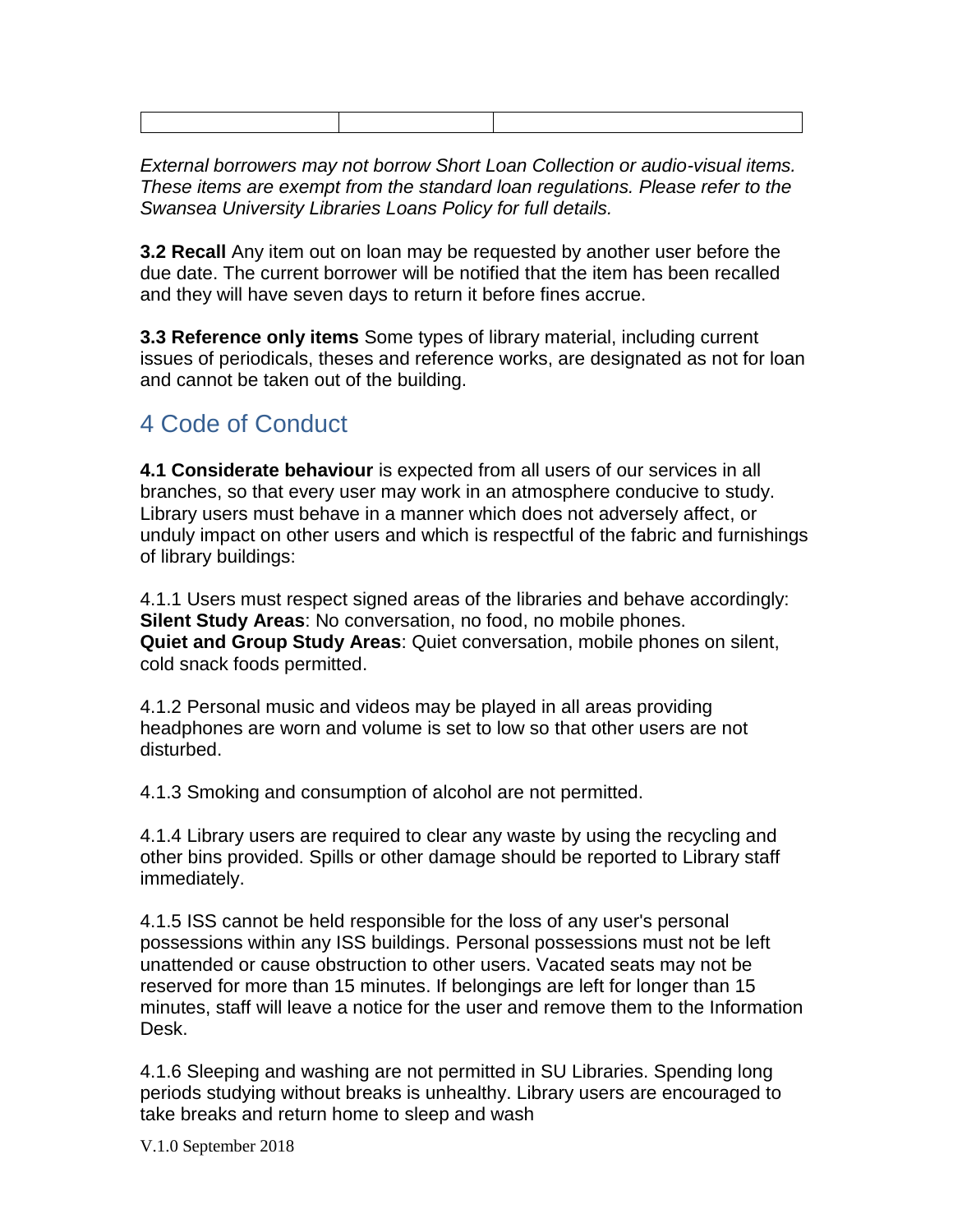**4.2 Fines** will be incurred on overdue recalled items, overdue short-loan items, overdue a/v equipment and laptops and on any items which have exceeded their maximum renewal period. Borrowing rights will be suspended when a user accrues £25.00 in fines on their account. When the account is suspended, all items on loan will cease to renew and begin accruing fines to a maximum of £25.00 per item. Payment of fines to below £25.00 will re-activate the account. *Please refer to the Swansea University Libraries Loans Policy for full details of fines.*

**4.3 Loss of or damage to library material** Users must pay compensation for damage to or loss of library material. Any marks or defects should be reported to ISS staff before borrowing. Borrowers who are unable to return a library item must pay the recommended retail price of the most recent edition/model of an item.

**4.4 Account suspension** Users who fail to return library material when requested to do so, or who fail to settle debts, will have their borrowing rights suspended. Outstanding debts will be pursued by the University's Finance Department.

**4.5 Courtesy notices** sent by e-mail to remind users that they have items which are about to become overdue is a **courtesy service only**. It is the user's responsibility to check their account to ensure that loans are either renewed or returned on time. Due dates are available through the iFind library catalogue and users will be sent a monthly account summary by email.

**4.6 The use of electronic resources** must conform to current legislation governing these areas, to the ISS Computing Regulations and to the JANET Acceptable Use Policy. The use of electronic resources must also conform to the appropriate University licences and agreement, including those with individual publishers, JISC and CHEST.

**4.7** On leaving Library buildings, all books, whether belonging to the Library or not, must be available for checking by staff as required. Coats, bags and brief cases and any other possessions must be offered for examination if requested by staff.

**4.8** The Director of Information Services & Systems may suspend any user from the use of our services and from our buildings for the infringement of Library regulations or serious misbehaviour. This includes the unauthorised removal of library material. Any such exclusion shall be reported to the Registrar. In the case of a major breach of Library Regulations, the Director shall report it to the Pro-Vice-Chancellor (Administration). In the case of an offence which falls under the Disciplinary Procedures, the Director of ISS may report such a breach to the Director of Academic Services to be considered under the Disciplinary Procedures.

V.1.0 September 2018